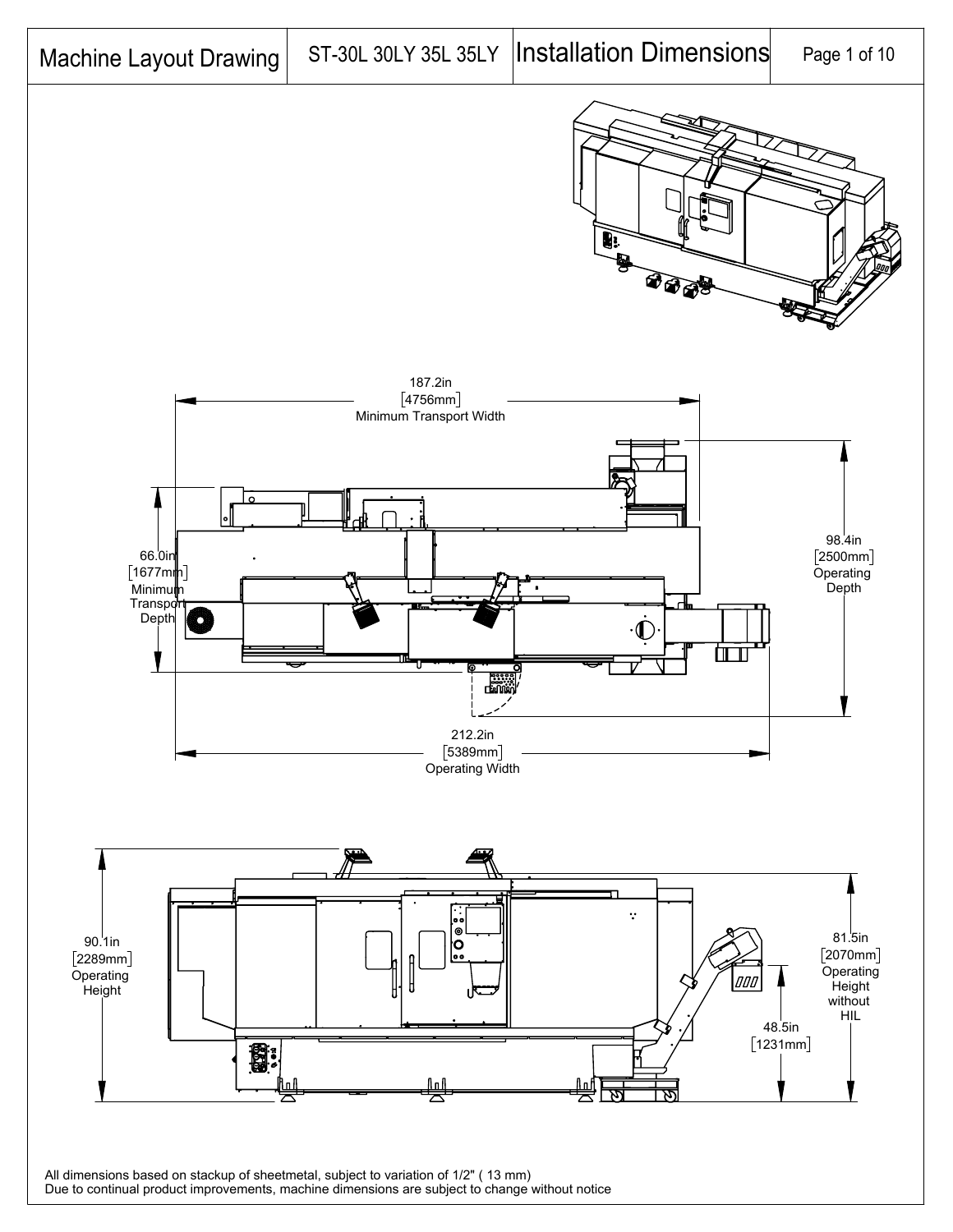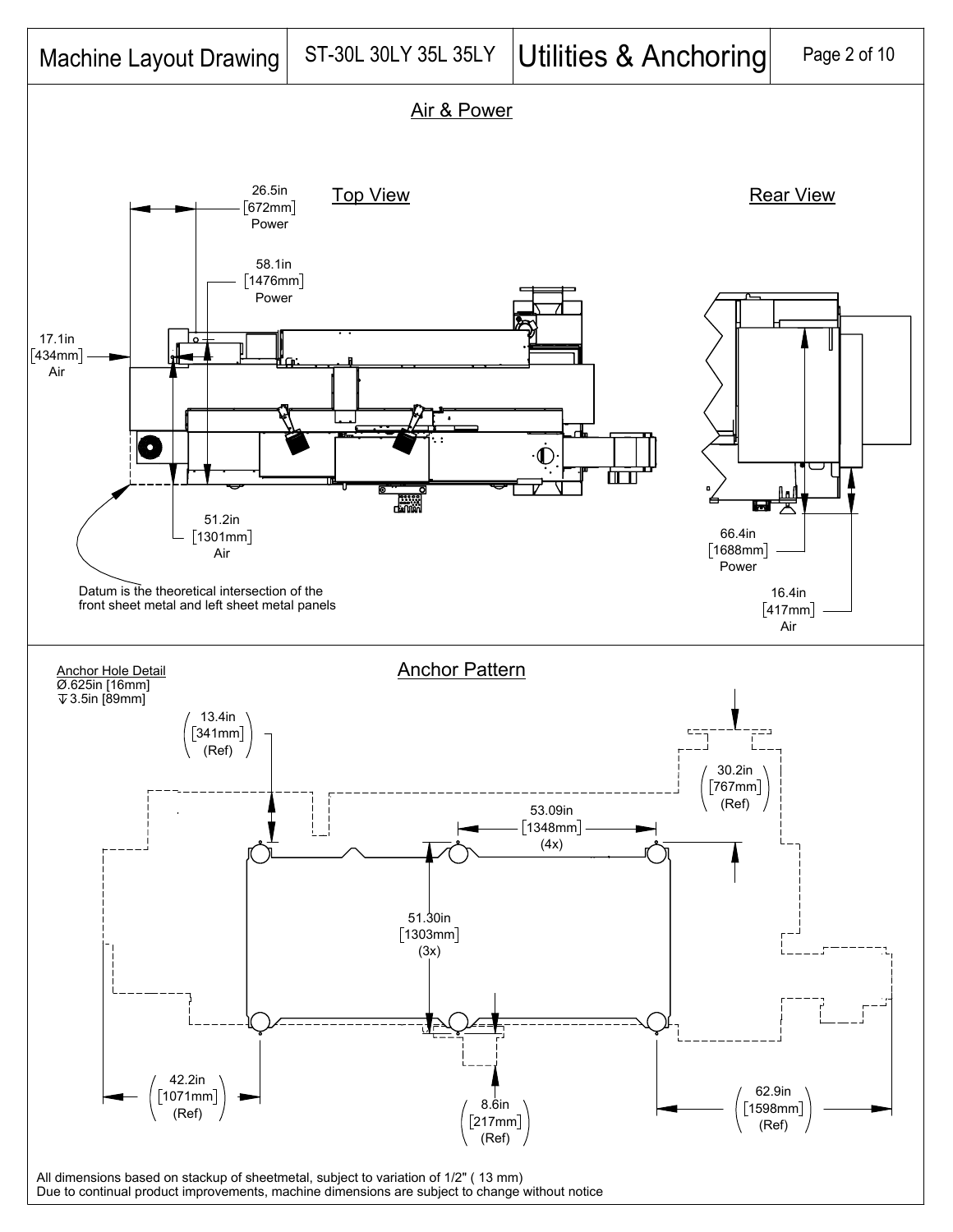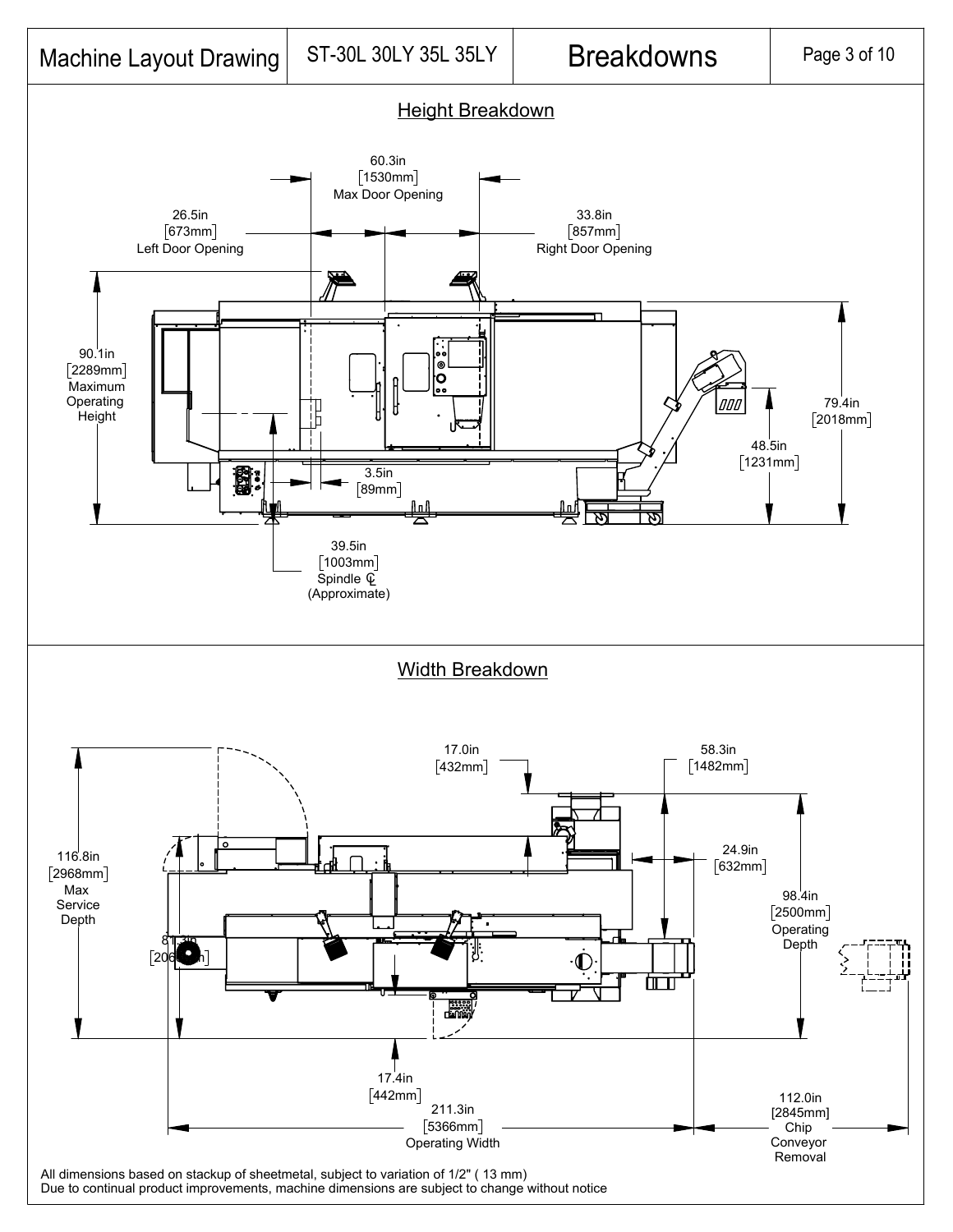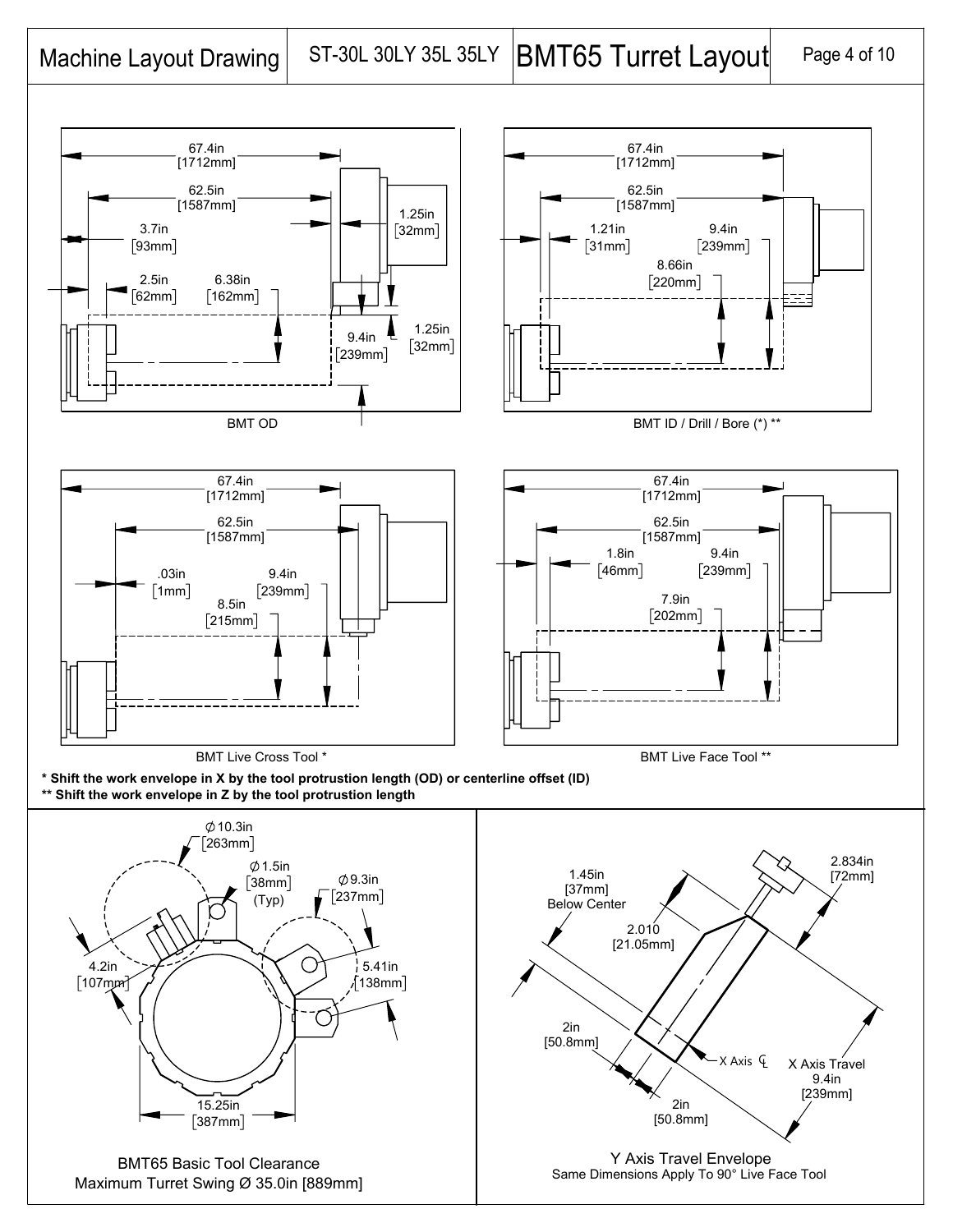

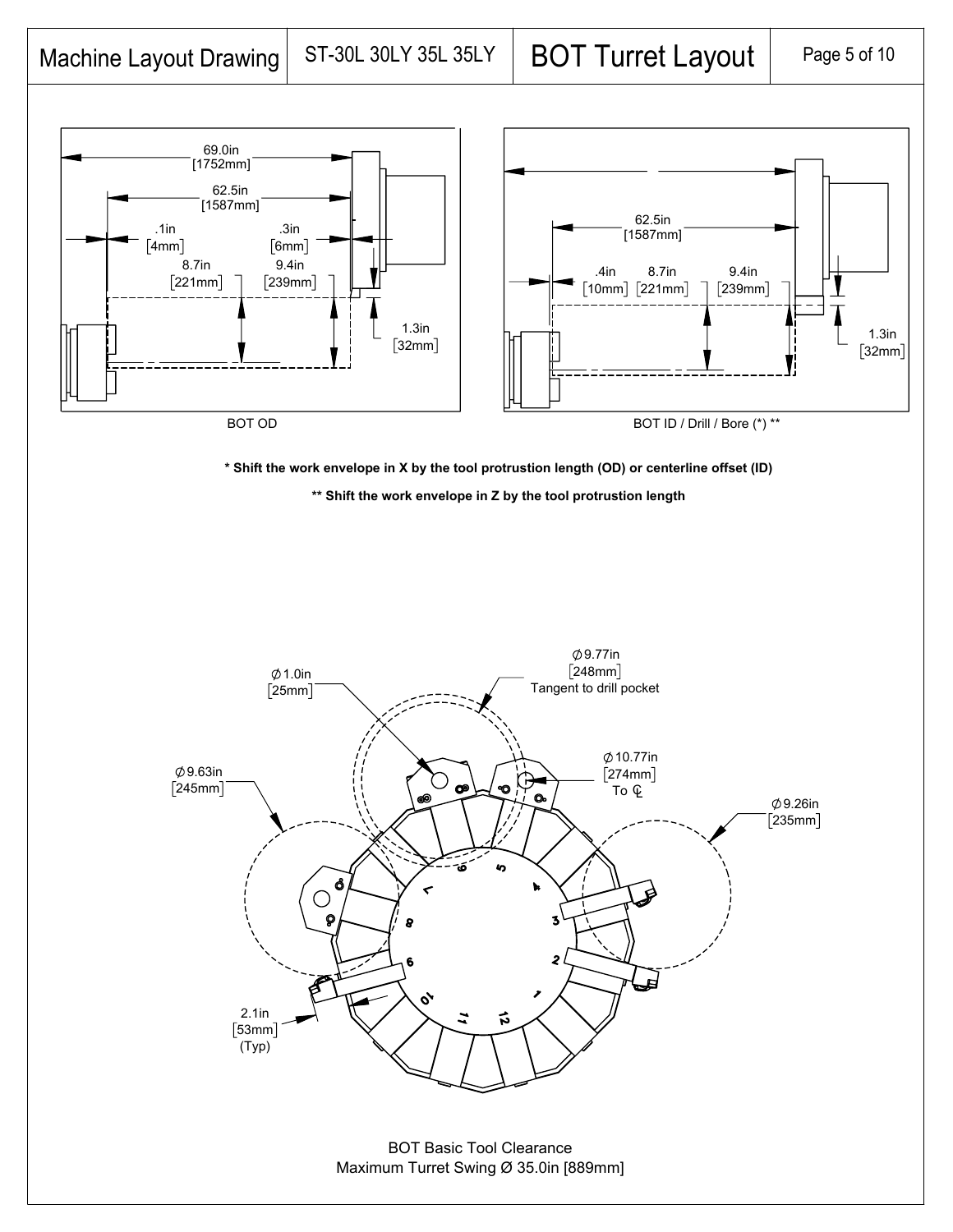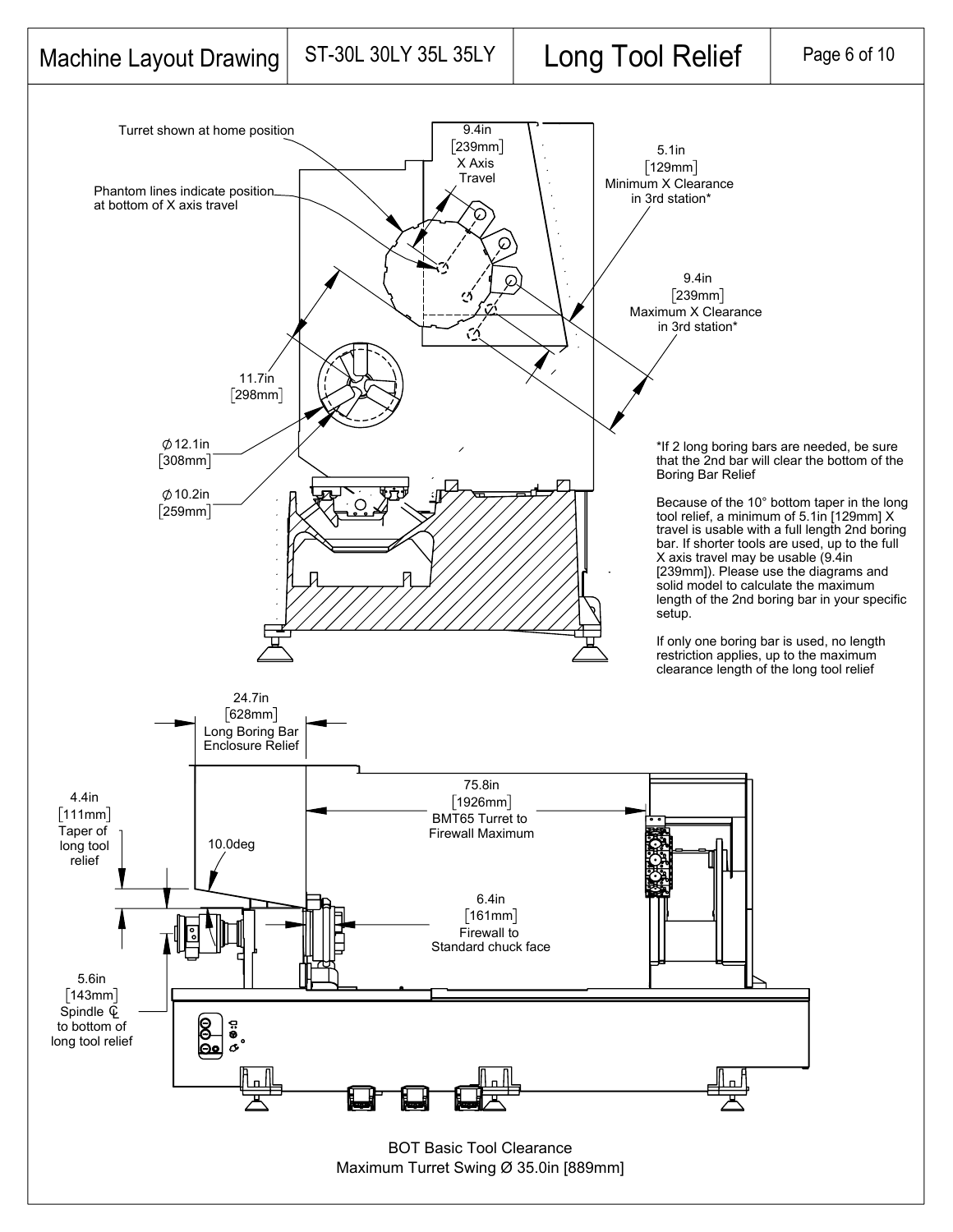





All dimensions based on stackup of sheetmetal, subject to variation of 1/2" ( 13 mm) Due to continual product improvements, machine dimensions are subject to change without notice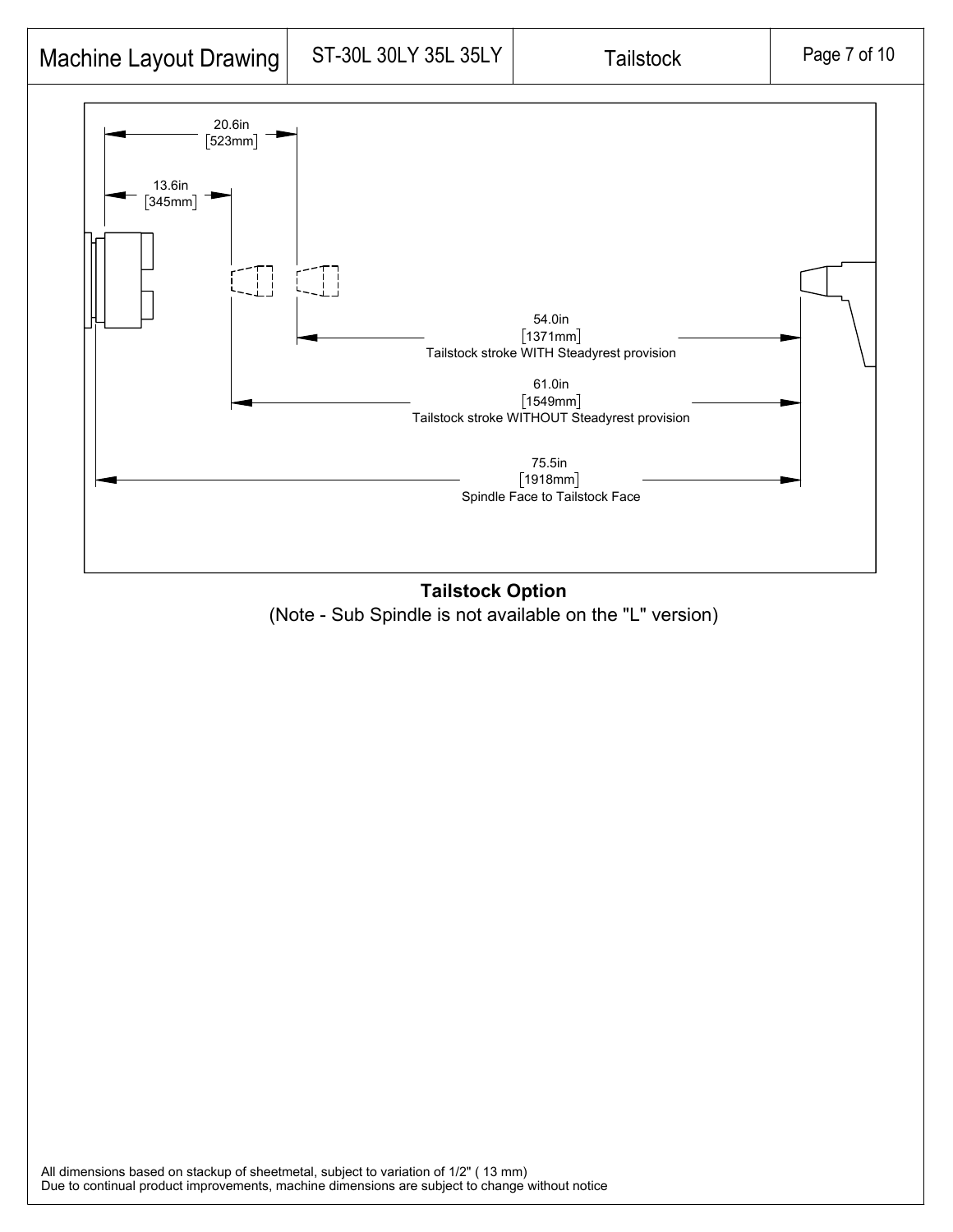